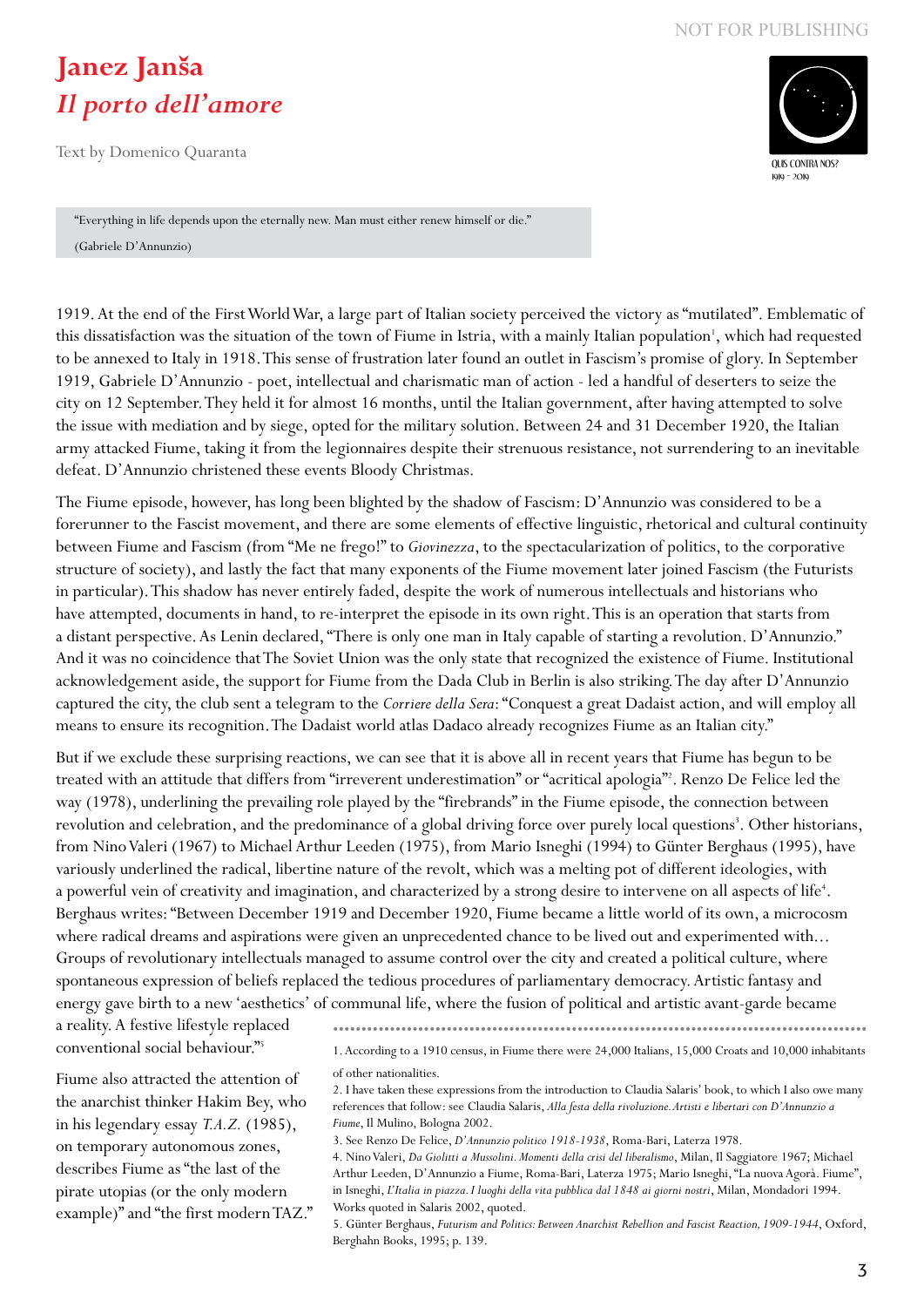Starting from this cluster of ideas, and a detailed examination of all the literary material produced by the protagonists in the Fiume undertaking, the Italian academic Claudia Salaris wrote her book *Alla festa della rivoluzione* (2002), which describes the Republic of Carnaro as a libertarian, aesthetic adventure. It was reading this book, and other first hand material, from the *Charter of Carnaro* to the text by Comisso, the title of which he then borrowed<sup>6</sup>, that led Janez **Janša** to start on the long process which generated *Il porto dell'amore*. The connection between historiography and reconstruction of history should not come as a surprise: at times history, in order to be staged once more, must first be rewritten. At other times it is the reconstruction that rewrites history.



**Janez Janša** *Il porto dell'amore* MNAC - National Museum of Contemporary Art Bucharest, 2009 Installation (detail) Photo: George Vasilache Courtesy: MNAC

6. Giovanni Comisso, *Il porto dell'amore*, Treviso, Vianello, 1924. 

In actual fact, terms like "reconstruction" and "re-enactment" only partially describe *Il porto dell'amore*, which is a stratified, modular work based around a re-branding of the city of Fiume, including initiatives like the construction of a monumental interactive lighthouse in the port. And from the port area, the project spreads out through the narrow streets, winding up the hill, intersecting various references to the lost history of Fiume. Streets and squares are renamed and new features appear on the map of the city, such as the "Sacrarium of the Constitution", which holds a copy of a 1920 paperback edition of the *Charter of Carnaro*, the constitution of the liberated city. The new elements are laid out in the pattern of the Orsa Maggiore constellation, which is the emblem of the city in the coat of arms of the Italian Regency of Carnaro, designed by Adolfo De Carolis from a sketch by D'Annunzio. This all seems to point to an act of historic revisionism in dubious taste, but there are a few details which indicate a rather different hypothesis. The monumental lighthouse is a mobile, fragmented, joyful structure, well removed from the impenetrable monuments of Fascist architecture. It is a kind of architecture to be lived, that offers itself up to the variegated multitude of creative activities that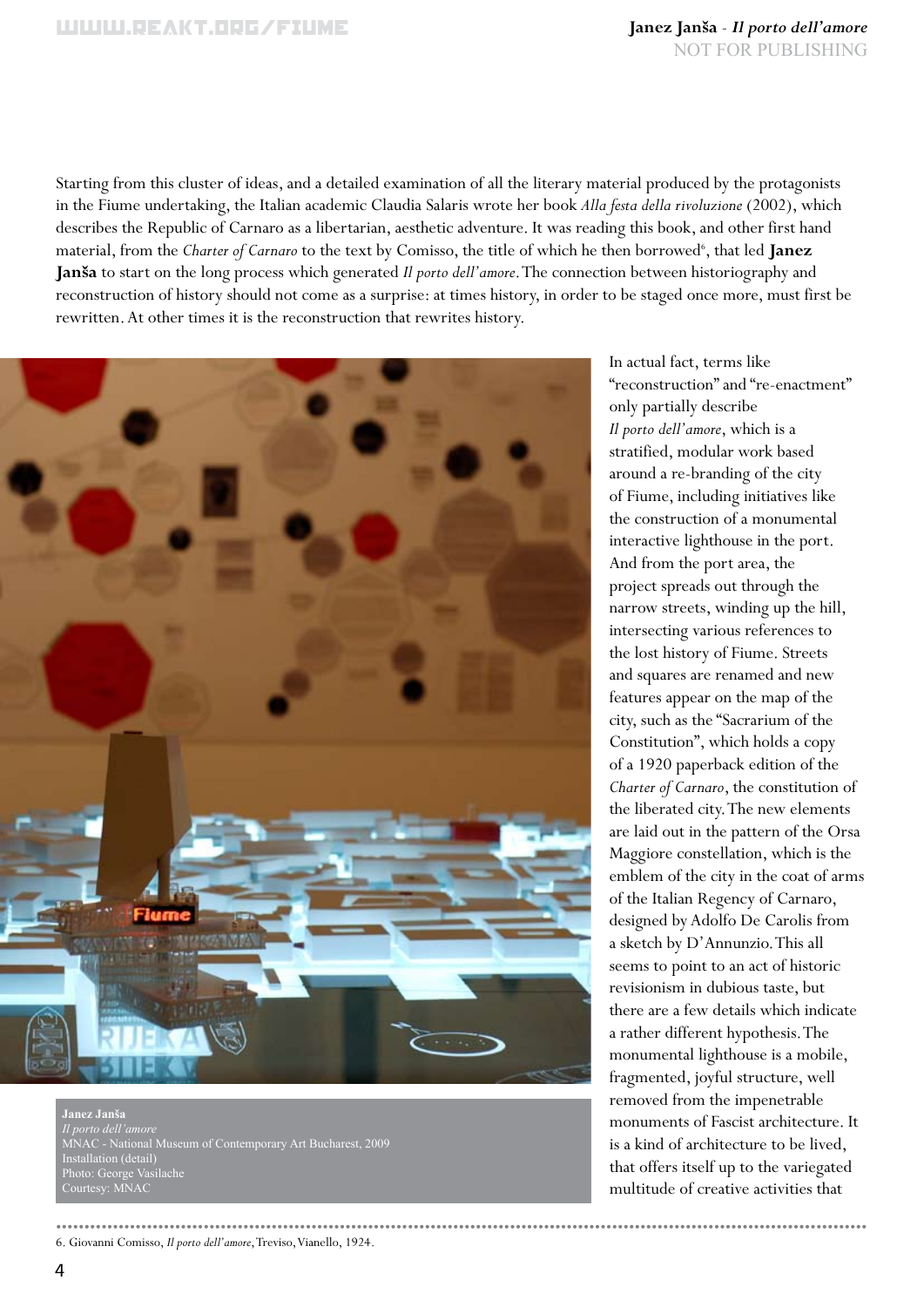went on in D'Annunzio's Fiume. Lastly, it is a construction that, like a minaret, is designed to convey a voice, broadcasting its message over the city and the sea every time a ship draws near. The voice recites articles from the *Charter of Carnaro*, the extraordinary constitution presented on 8 September 1920 when the Italian Regency of Carnaro was founded. Drawn up by the trade unionist Alceste De Ambris, the constitution was completed by D'Annunzio, who reinforced its utopian, and fundamentally literary nature, introducing the reference to music as a "religious and social institution", and adding the extraordinary tenth corporation among those of other professions and walks of life present in the constitution: one that was to be reserved for "the mysterious force represented by the people at work and directed to higher things."

The planned Sacrarium of the Constitution pays tribute to this bizarre document, which mingles proto-Fascist components with undisputedly modern elements, libertarian, anarchist and democratic ideals, and a rare acknowledgement of the key role played by artists in society. By the same token, changing street names not only means paying homage to the city's glorious past: by having the names in Italian, Croatian and English, Janez Janša (and the architect Bor Pungerčič) highlight the openness and cultural pluralism of a state whose armed forces enjoyed decorating their uniforms with different symbols and multinational insignia (as the surrealist legend Jacques Vaché did); and which set up the League of Fiume to oppose the League of Nations, in defence of the weakest: oppressed races and peoples (including Native Americans and Afro-Americans), colonies and former colonies, and countries impacted by the Treaty of Versailles.

But more than a tribute to a historic moment that deserves to be recovered, or at least restored to authenticity, *Il porto dell'amore* actually feels like an act of love towards a place, that, at a certain point in its history, was hit by a wave of energy and poetry that no other place can lay claim to, and that its current guise of provincial town in a former Socialist country would never lead you to imagine. Fiume: Port of Love, City of Life, Universal Meeting Place, Great Opportunity, Fifth Season of the World, Rainbow City, Holocaust City, Quarnaro «Future Sea »!, "Fiume: Symbol, Hub, Pole, Rainbow! What other city in the world has ever merited such an avalanche of epithets? *Il porto dell'amore* does not re-enact the events, or celebrate them; it attempts to reproduce an atmosphere, a sensation, a dream of liberty that lies at an immeasurable distance from the present day world, just as it lay at an immeasurable distance from the world that surrounded it in 1919.





QUIS CONTRA NOS? 1919 - 2019